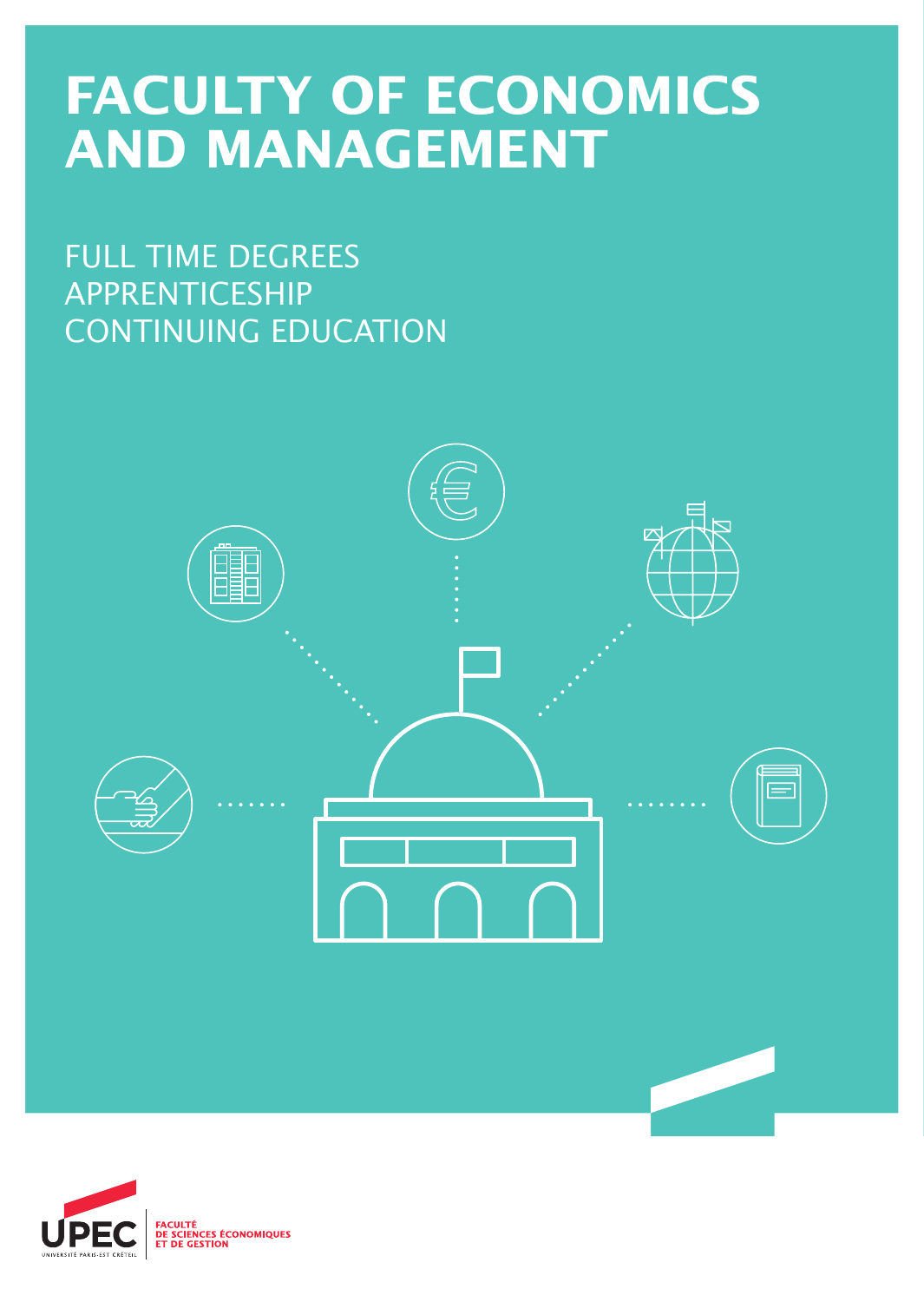

Erudite is the research team on the use of individual data related to economic theory.

It aims to develop and promote research in economics within the University of East Paris (UPEC and UPEMLV).

- The team is open to any researcher and scholar of the Comue Paris-Est engaged in research in one of the three following areas:
- Territory, Employment and Health;
- Corporate Strategies and social and economic performance;
- International Economics and Development.

**www.erudite.univ-paris-est.fr**



Institute of Research in Management (EA 2354)

IRG is the host organization of researchers in management sciences from the University of East Paris (UPEC, MLV), bringing together 75 scholars and 50 doctoral students.

This is a multidisciplinary research center in visible management and recognized on the themes of Management and Companies.

- It focuses its work on the following three areas:
- Performance and Responsibilities;
- Services Companies and Services to Society;
- Organizational and Societal Innovations, Transformations and Resistance. **www.irg.univ-paris-est.fr**

- Development Economics & International Projects Management
- Health Economics\*
- Education and Training in Economics and Social Sciences (EFSES)\*
- Property and Real Estate Engineering\*
- Banking and finance Credit, market analysis and compliance\*
- Banking and finance Risk analysis and modelling\* (2019)
- Methods Applied Statistics and Econometrics for Research, analysis and Information Processing (Maserati)\*



- 1<sup>50</sup> & 2<sup>nd</sup> Year • Economics
- and Management
- Excellence Path/Selective Path in Economics and
- Management\*
- Economics and Information Processing • Banking - Finance • Economic and Financial Expertise

**Brd** Year

• International Economics





#### **Bachelor Master 1 Master 2**

## 5<sup>th</sup> Year

- Applied Economics
- Econometrics
- Health economics
- Education and Training in Economic and social sciences (EFSES)
- Master 2nd degree course CAPET MEEF Eco-Management (MEEF)
- International Economics
- International economics studies (IES)
- Currency, Banking, Finance and Insurance
- Real Estate Engineering
- Banking and finance Credit, market analysis and compliance
- Banking and finance Risk analysis and modelling

|--|--|

## 4<sup>th</sup> Year

- International Management
- Accounting, control, audit • Business Management



## 4<sup>th</sup> Year

2<sup>nd</sup> & <sup>3rd</sup> Year • Computer science and management\*

University degree: Management of Quality and Effectiveness in Healthcare Organisations

- MBA (Master in Business Administration)
- Consulting, Studies and Research
- Accounting, Control, Audit
- 
- Management Control and Decision Support\*
- Development and University Management\*
- Wealth Management\*
- Portfolio management\*
- Project management and quality\*
- Human Resource Management in Multinationals\*
- Financial Engineering\*
- Business Engineering\*
- Innovation & Business Creation\*
- International Master in Business Administration (IMBA)\*
- Logistics and international
- purchasing\* • Management of Corporate Social
- Responsibility\*
- Management of health institutions\*
- Management of nursing organizations\*
- Management of commercial networks\*
- Sport Management\*
- Marketing-Product Manager\*

• Information systems management (first promotion in 2021)



## **Licence Master 1 Master 2**



#### **Licence Master 1 Master 2**

## 5<sup>th</sup> Year

- International Master in Business Administration  $(IMBA)$
- Accounting, Control, Audit
- Marketing and Sales
- Management and Consulting\*
- Finance
- Management and Health\*



• Information systems management (first promotion in 2020)



• International Management



- Computer science and management\*
- University degree: digital data processing\*

University degree: mainframe - software programming and system operations analyst\*





#### **ECONOMICS**

The Economics Department has programs which deliver introductory courses in Economics, Management, Mathematics and Statistics in the first two years. In the third year of the License 3 (L3), there are 4 options available. With the L3, you will be prepared to follow one of 3 Masters Programs, which have a further 7 options in international economics, health and banking.

These specializations are either research or professionally oriented. The professional programs include mandatory work placement. Three of the masters programs offer an apprenticeship option.

#### **Eiffel School of Management (IAE Gustave Eiffel)**

The Eiffel School of Management offers a diverse range of courses in management, finance and accounting from Bachelor to PhD. Programs are designed and led by experienced teaching teams combining scholars and experienced practitioners (Consultants, CEOs, Managers, Lawyers…)

The degrees are offered as a mix of classroom courses with internships, apprenticeships or continuing education, 1500 students receive an education, each year, which permits them to contribute to business development in dynamic organizations throughout the world.

# **FROM BACHELOR TO MASTERS AND PhD's**

The faculty of economics and management offers students numerous degree choices and international programs. 26 Masters backed by two research teams provide many paths to fulfill your career plans.

The school also provides specialized programs for Medical school and Grande Ecoles students.

The programs from the Faculty of Economics and Management offer the largest number of apprenticeship positions in France. You work, and get paid, while you study. They are apprenticeship opportunities with our local and global business partners.

## **COMPUTER SCIENCE AND MANAGEMENT**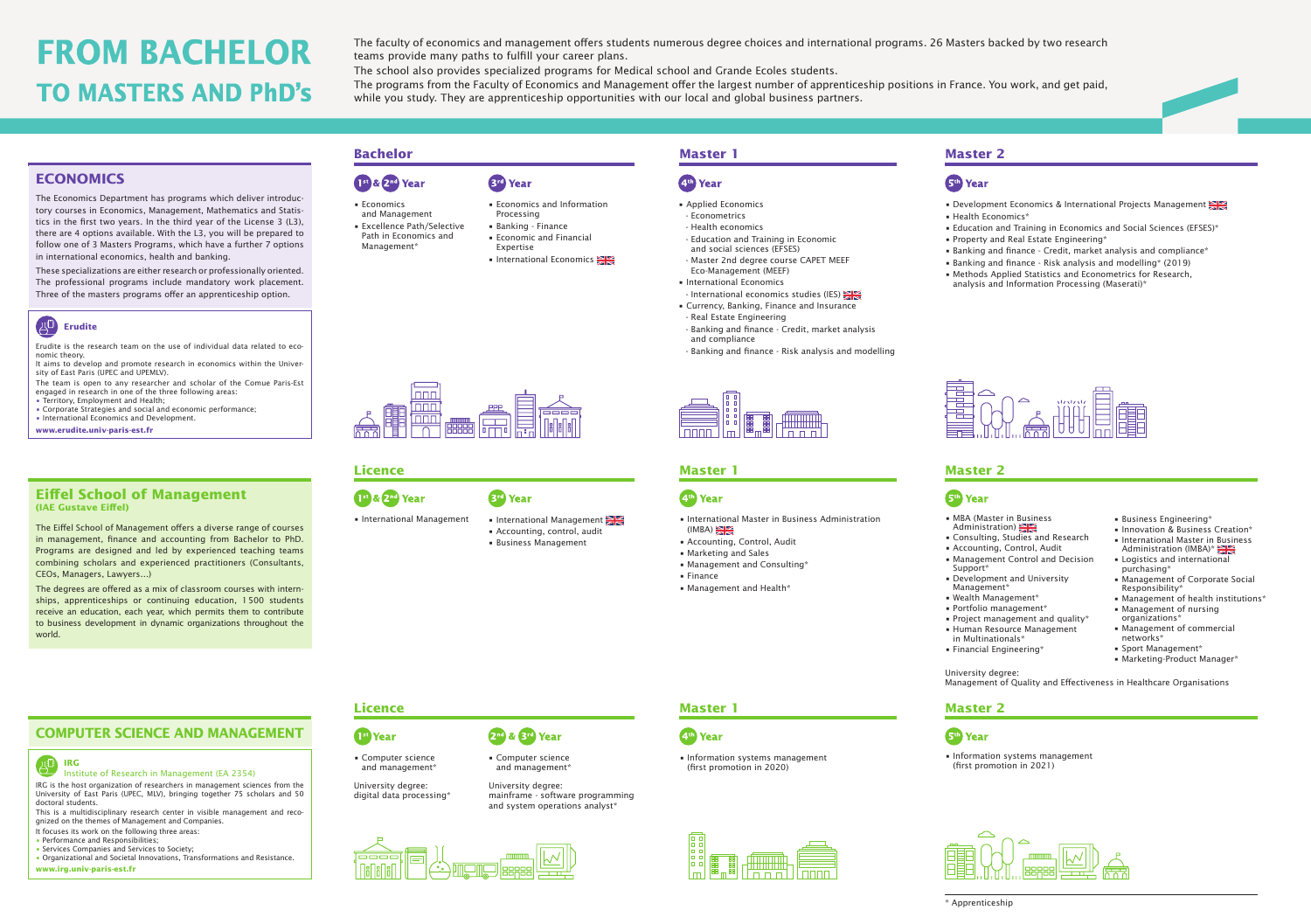# **DOCTORATE SCHOOL**

The Doctorate School OMI (Organizations, Markets and Institutions) structures research topics related to economics and management, law, political science, sociology and philosophy.

It develops the synergy between these different themes around two axes:

- The functioning of markets;
- The dynamics of actors and organizations.

Doctoral training allows a transversal view of research subjects.

# **INTERNATIONAL RELATIONS**



## **A Window to the World!**

The Faculty of Economics and Management, anchored in an open and culturally diverse territory, has a long history accepting international students, international projects (Erasmus +, double degrees, Erasmus Mundus…), international certifications (TOEIC) and numerous language courses.

Its research centers, its partnerships with international institutions (OECD, World Bank, European Commission), and also global corporations and international universities (Harvard Business Publishing for IAE) contribute to a comprehensive and global education.

The Faculty of Economics and Management currently offers 7 international programs full time (compulsory semester abroad in Bachelors and International Internship in Master) as well as in apprenticeship (logistics, purchasing, human resources and finance).

**STUDENT MOBILITY AND LANGUAGE PROGRAMS**





**PROGRAM FOR INTERNATIONAL RESEARCHERS AND PROFESSORS**



**3000** Students

**550** Apprentices

150 Adults enrolled in

**500** Professors

**2700m2** Library

**26** Masters

**120** Partner Universities

250 Business Partners